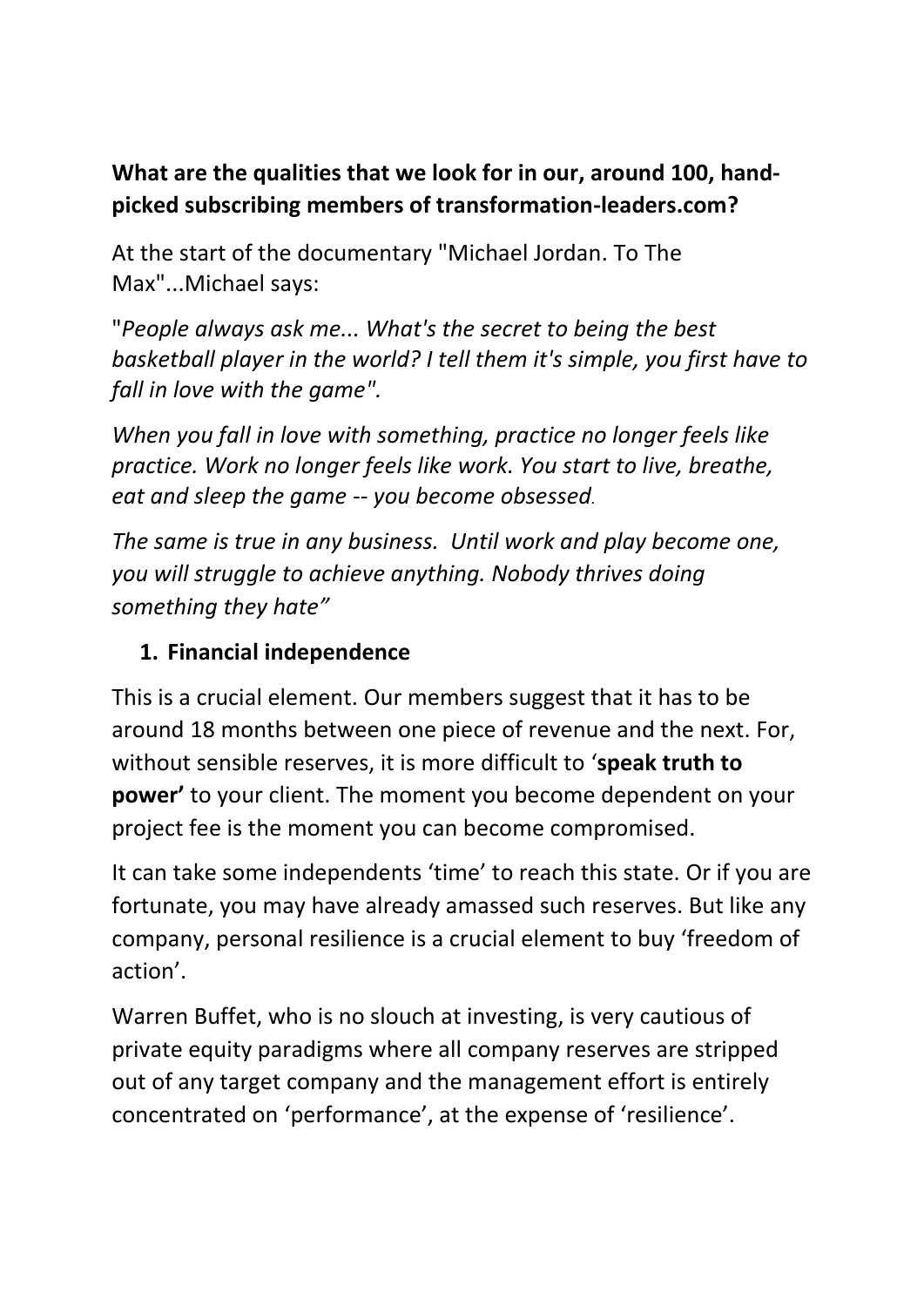The world is increasingly full of freelancers. Some numbers suggest that as many as 45% of those 30 million or so 'in work' in the UK are in fact **self- drive portfolio workers**. The balance are 55% PAYE and full NI conventional 'employees'.

The numbers of fine senior **independent** transformation leaders to able to help shareholders, chairmen, MD's or key board members lead a successful transformation is a **much more limited** group.

# 2. **A 'must see' CV at board level. Or, as an experienced 'head of a department' in a large corporate.**

The purpose of any CV is of course to get to interview for 'a project'.

A 'long CV' should be ideally **no more** than 3 pages. Indeed, it makes sense to have various iterations to reflect a particular project for which you are interviewing. It can make sense to engage independent experts to help you with this key document. We also advise a CV carries your professional image, top right. After all, your face is part of 'your brand'.

# 3. **Strong ethical drivers**.

We all know there are all sorts of leadership 'styles' needed, depending on the needs of a situation. But **integrity** is a key element to inspire trust in you by others. Board level projects usually demand a considerable 'duty of care'. And you naturally need to carefully agree the parameters of your project **in writing** with your client before you start.

# **4. Lifetime learning. A polymath**

The speed of change nowadays is breath-taking. What worked five years ago may not be relevant for tomorrow. Whatever you 'core proven skills', you know that you need to develop those skills and search around you for what else is happening. See the [www.transformation-leaders.com](http://www.transformation-leaders.com/) library in the website index for just a cross section of 'must read' books.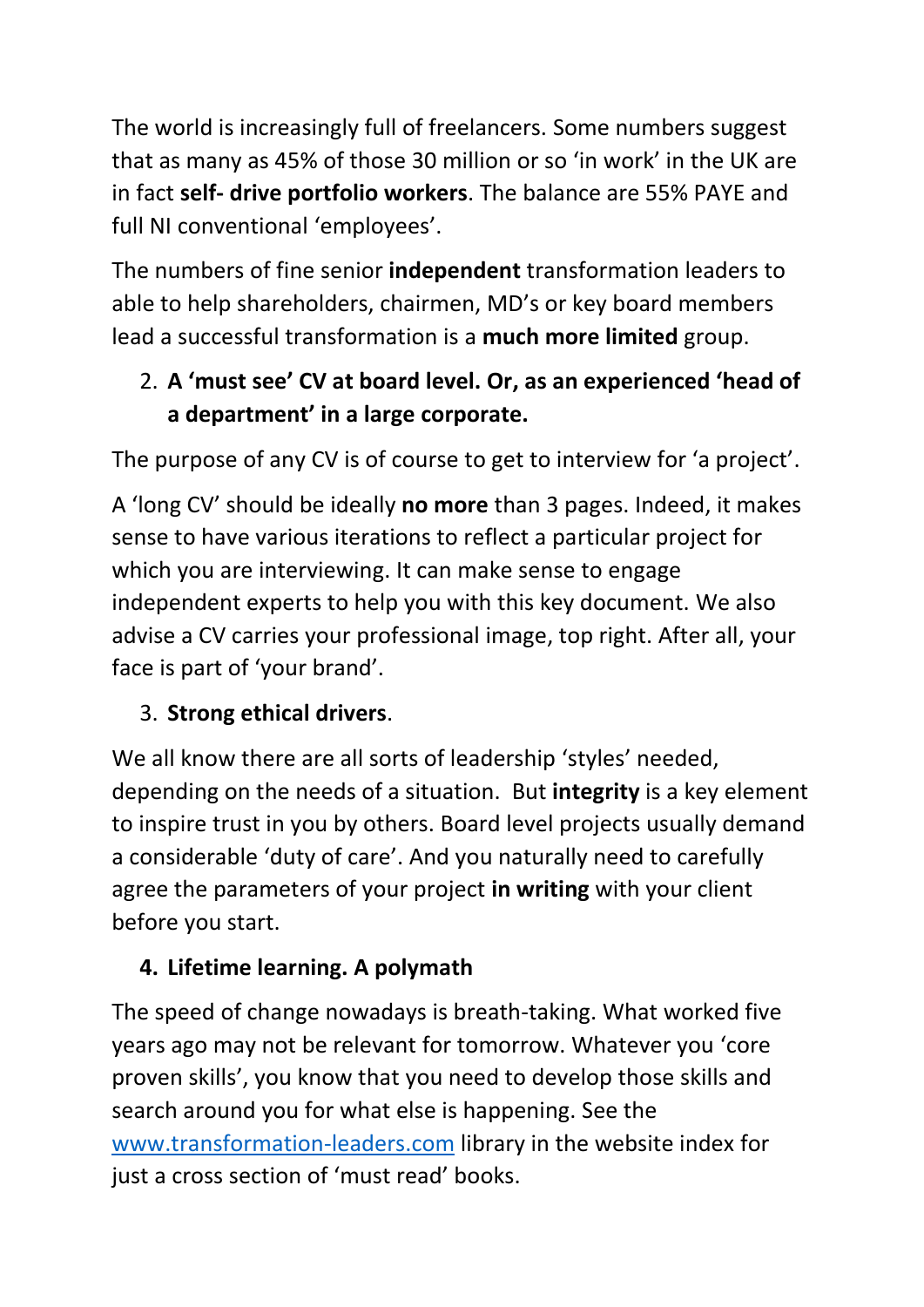### **5. Your own website**

A website is not an investment to **find** you a project, but is an important part of your 'published reputation 'and 'price positioning'.

It does not need to be complex, or indeed expensive, to get it built and keep it 'current'. But it is an essential part of your senior independent toolkit. Not all of our members have websites. A Linkedin profile is a first step. But, a website will always be under **your** control.

Never forget that if you do not pay for a service like linkedin, then **you** are the product that service sells. Microsoft paid \$26.2 billion for Linkedin in 2016. You can be very sure they want a good 'return on their investment'.

## 6. **Three great referees**.

Your personal referees are never made public, and can **only** be contacted with your permission. But we always advise that a client 'checks out' a candidates referees, as part of their own 'due diligence' on you.

These individuals are VERY important, and are often key mentors and 'trusted advisors' for you.

# 7. **Case histories**.

We are great believers in writing one or two 'project case histories' that you have been involved in. Two pages seem to be the right length. We are able to provide our members examples of the successful **headings template** we use for these. There are times when producing your case histories at a time of hiring can help to secure a good agreement with a client.

# 8. **Other qualities we look for**.

**Behaviours of 'Enlightened self- interest'.** Every member naturally has their own personal agenda. But we are all stronger when we find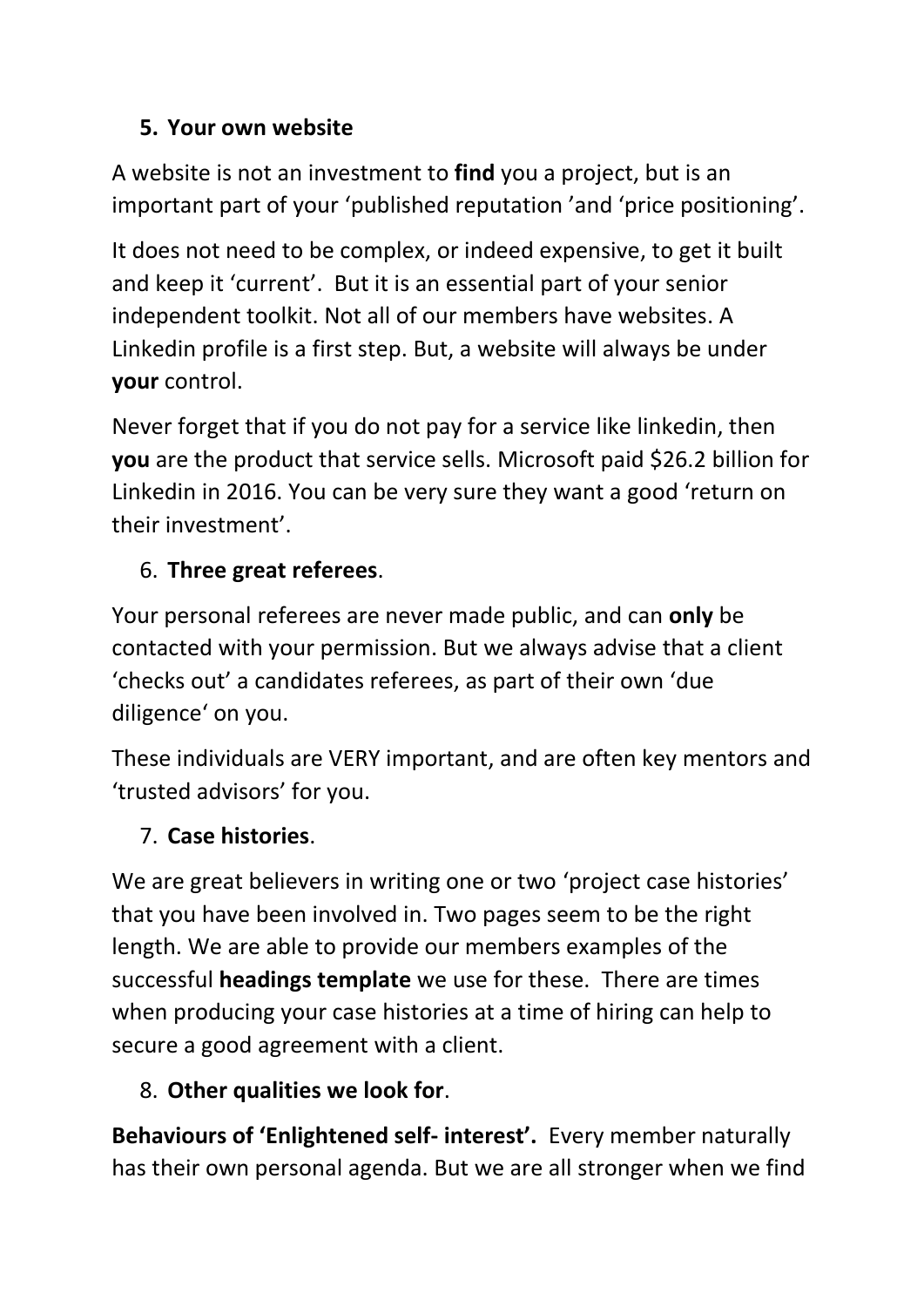ways to help each other. We that say every serious senior independent will have a 'relationship of trust' of around 100 individuals. These need to be 'logged' by any independent **for themselves** and managed carefully.

Some do this on a simple Excel spreadsheet. Some have their own CRM system and one of our members, a linkedin specialist, has a relationship database of well over a thousand.

We need to be warm but obviously careful referrers of others. Our clients look for **solutions** from us. We all have to know where to look.

But as a 'rule of thumb' consider this…. 100 chosen T-L.com members x 100 personal 'relationships of trust' = 10,000. In short, you don't need to be 'big' to have very considerable 'reach'.

There is no simple answer to all of this, as we NEVER publish details of our members without a member's express permission.

But again, the independent self- driving market is now VERY large and is very substantially driven by networks. Agents do not control the board level market, 'relationships of trust ' do.

### **What you get from subscribing membership**

After being invited to join you will be sent a link to our **secure** membership quarterly **gocardless** subscription system (see below). In due course we will draft for your approval a half page anonymous T-L.com 'short CV'. This is an, easier to read, abbreviation of your 'Long Cv'. This is held on file here. This 'short Cv' ™ 2000-2022, is often the first item a client sees, before he or she makes a selection of a candidate shortlist for interview.

This would be after T-L .com have agreed the **written project brief** and T-L.com's hiring success and project fee with a client. Our fee is always paid **separately** by the client to us.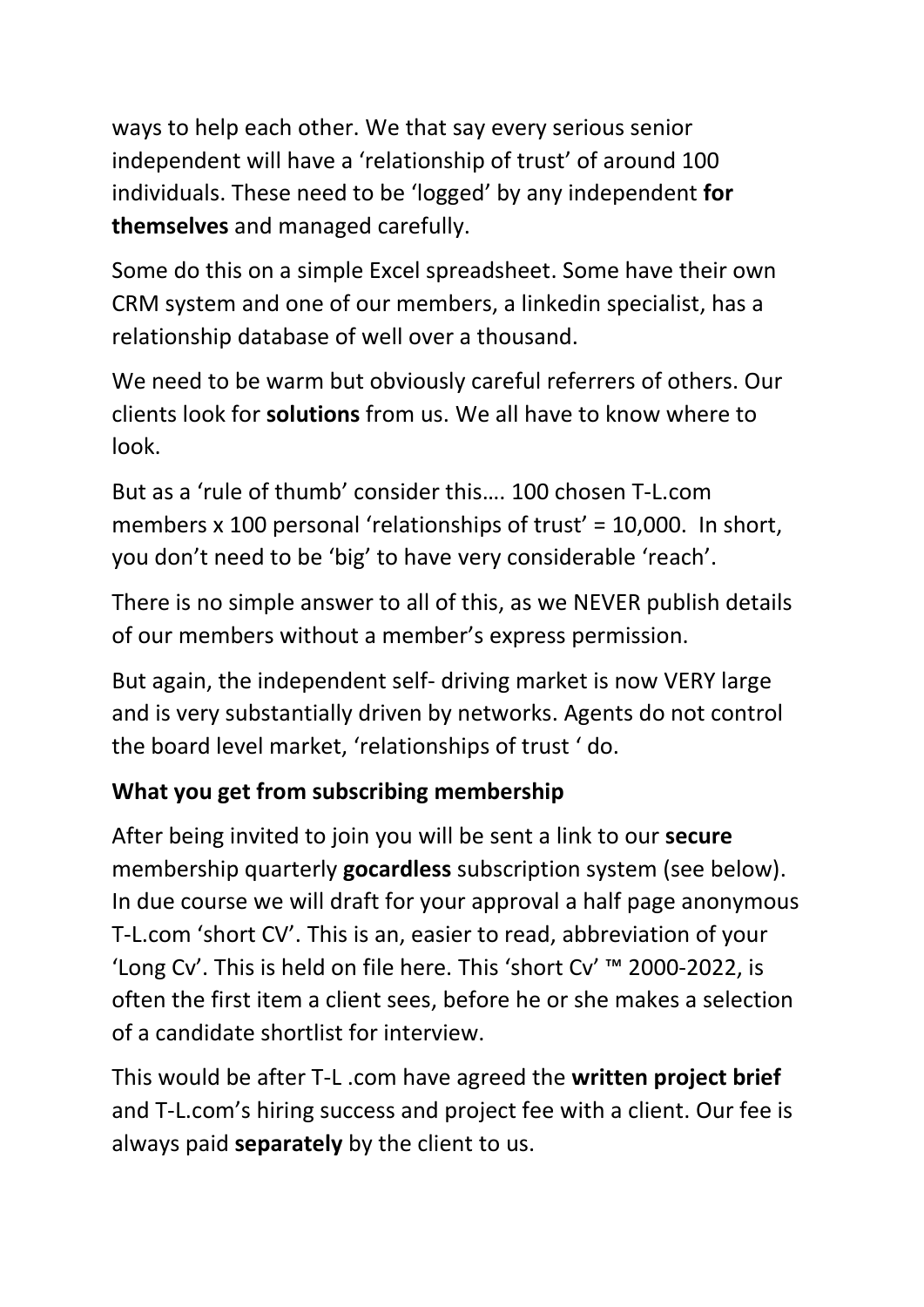A **real point of difference** between ourselves and normal head renting agents is the way the two 'value- adds' are kept apart. ( ie. where most head- renting AGENTS control the **single invoice** to the client, taking their percentage margin first before paying the 'the balance' on to the candidate).

This agent's margin can be around 30% (ie around a 50% mark-up on your own rate) and then paying you the balance. In our process YOU and the client agree and **control** the project price and the project agreement.

Indeed, it is usually preferred by both parties that **you** draft your own simple 'letter of agreement' for the project, and the client agrees and countersigns it. In that way the client can see clearly what **you** intend to deliver in the project and how you intend to work. And indeed how the project will lie outside PAYE.

The advantages to both candidate and client are obvious.

### **12 end- monthly insights every year.**

As a member at the end of every month you will be sent an 'end month member report'. This end month newsletter can be as long as 12 pages covering what we have observed over the previous month.

The most recent accessible library of these reports from January 2019 is on our website, and is **password accessible**. So, in any year it will amount to over 100 pages of 'knowledge and insight' on our sector. **Never in our lifetimes** has change being accelerated so fast as by the global Covid pandemic and its aftermath.

### **Central London face to face insight sessions**

We have also always organised, usually bi-monthly, face to face 'insight sessions' in our 180 Piccadilly board room or at the Army and Navy Club in St James Square. During Covid we quickly adapted and ran these insight sessions to much larger audiences on Zoom. Again,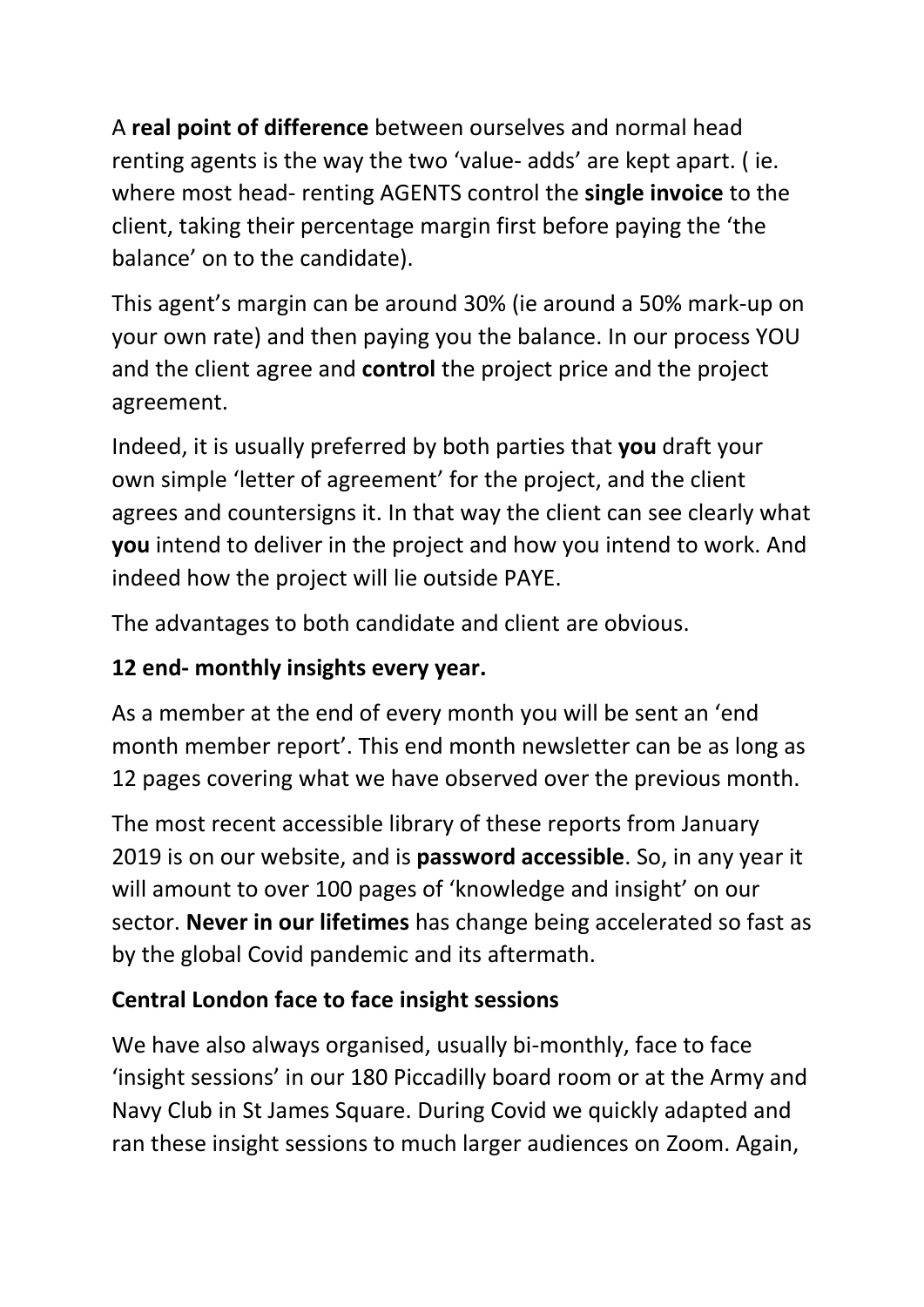do check out the website for recent speaker reports. [www.transformation-leaders.com](http://www.transformation-leaders.com/)

#### **Advice and counsel**

A great advantage of a controlled size of membership is that it is not difficult to chat on the phone to the MD on any issue where a second opinion' might be needed. A simple email to [Info@transformation](mailto:Info@transformation-leaders.com)[leaders.com](mailto:Info@transformation-leaders.com) is the way to book-in a call**.** 

#### **Advice from the membership**

Likewise, any member can ask the entire membership for any help on any issue by sending a simple e- request into [info@transformation-leaders.com](mailto:info@transformation-leaders.com) which is then sent out to all the membership, and any replies will then come to you **direct**. This is based on the successful Cranfield University alumni system.

#### **Mentoring advice**

Sometimes a new member has found mentoring help from another specific member helpful. If so, just ask, and we will identify a member happy to help.

#### **Tax.**

Increasingly HMRC has watched the steady growth of freelancing as an alternative to PAYE employment and thus producing a decline in PAYE and NI taxed revenue.

HMRC are right. Quite high levels of interim or project work had been actually 'directed' work, and thus actually 'a fixed term or open term of employment' at **less cost** than hiring an employee. And less onerous in terms of obligations to the employee by the employer.

Nowadays if any tax was avoided in this way, then it is **now** the employer who has to pay any unpaid PAYE tax, **not** the freelancer. Increasingly, when in doubt, many freelancers are being driven by their clients into being paid, not gross, but with PAYE tax deducted.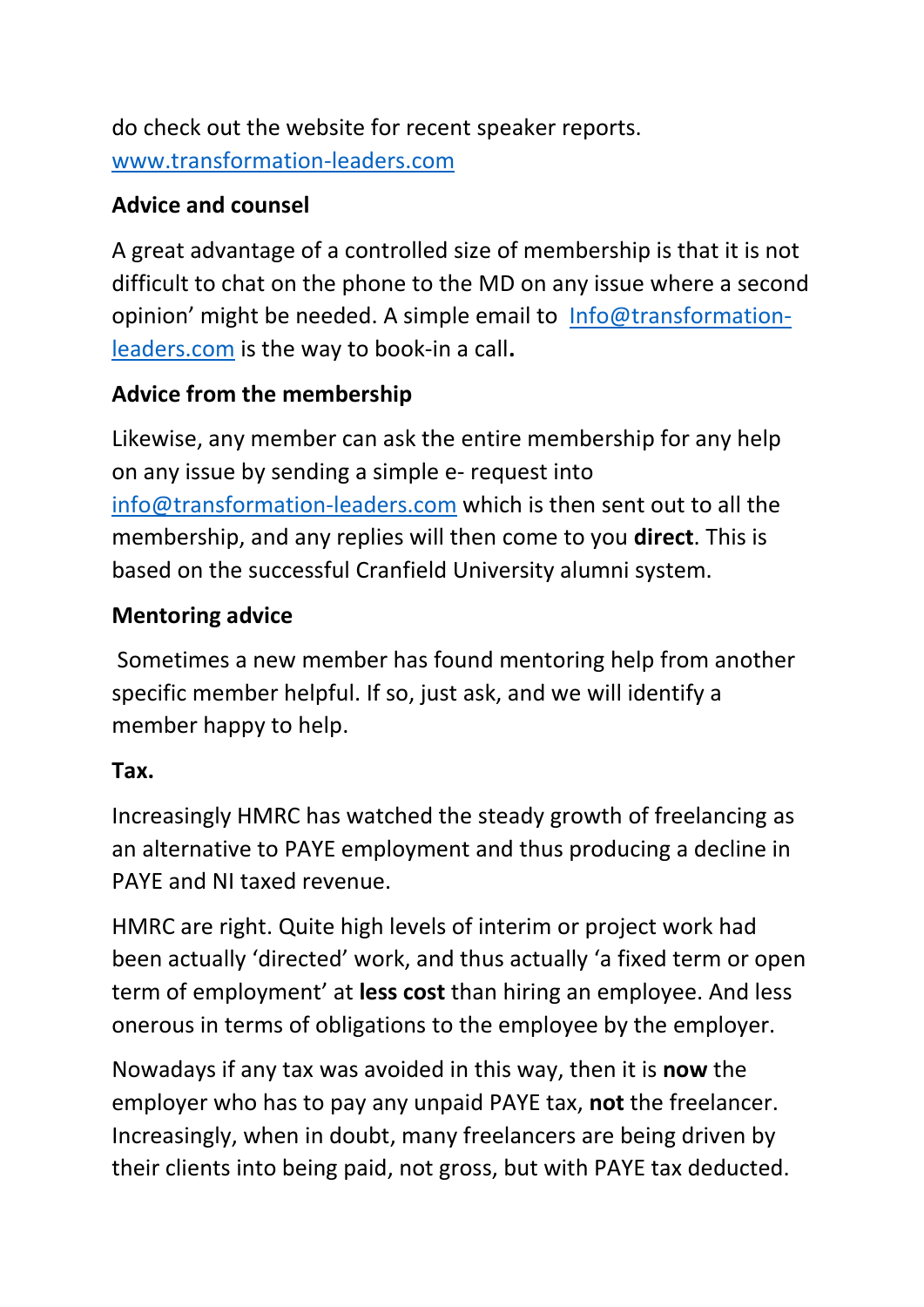In such cases a freelancer needs to increase their own fees by 40% to arrive at the same nett, after tax. **And freelancers need to pay very careful attention to their own book- keeping, as, in any one year, revenue and taxes may well be 'hybrid'. Some revenue paid PAYE, with tax deducted, some fees 'paid gross' as projects**.

None of our 50 successful and £5M+ of fees earned by our members in projects, sourced via us so far, have ever been within PAYE. Their projects are NEVER 'directed' by our clients.

But, just as you need to be properly insured for your own project liability, so you know that you should play VERY careful attention to your written agreement with your client. And indeed, it can be wise specifically to insure against an HMRC enquiry. Our members report that, if an enquiry does happen, they can be extraordinarily disruptive and time consuming, even when, as has been reported often in the past, HMRC have lost their cases against many independents.

But dealing with HMRC does not to be a confrontational experience. Communicating with the revenue nowadays can be efficient and human. And HMRC have been increasing their staffing and systems to cope with the complexities of demand.

HMRC also have a huge task in the next few years recovering some of the many business support millions given out in Covid times. Far too much of it has seemingly been claimed fraudulently.

For the best and organised independents, tax is simple, just like any company. You are paid gross by your clients. You deduct any legitimate costs in running your own business in any tax year. You then pay tax due each year on the balance. If you are vatted then 'making tax digital' means VAT returns are much more complex nowadays and demand line by line reporting, and thus using cloud systems like Xero, is an essential.